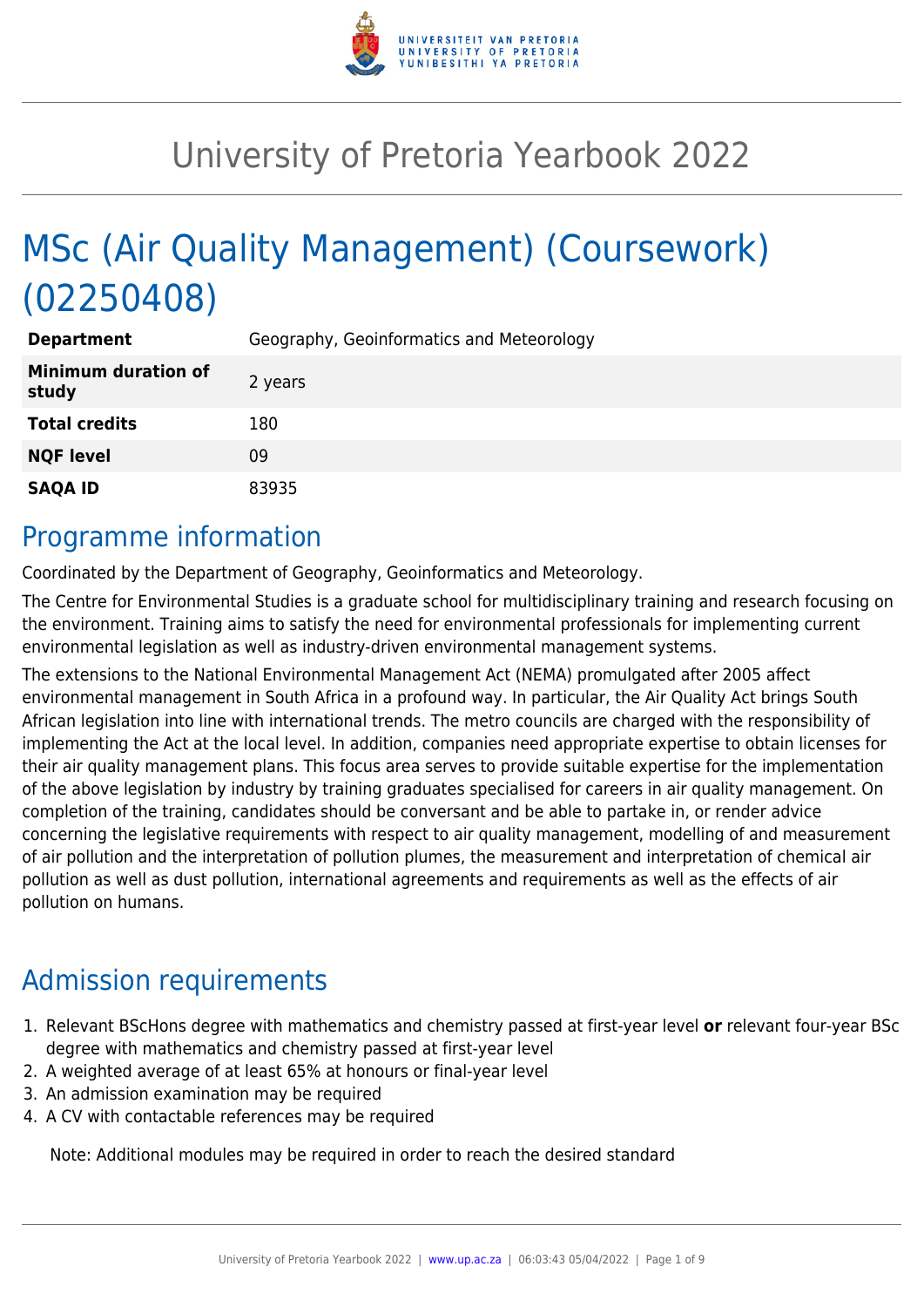

# Additional requirements

Candidates must demonstrate proficiency in the English language up to the level required by either the TOEFL test [\(www.ets.org/toefl\)](http://www.ets.org/toefl) or the IELTS language proficiency test ([www.ielts.org](http://www.ielts.org)).

# Promotion to next study year

The progress of all master's candidates is monitored biannually by the supervisor and the postgraduate coordinator. A candidate's study may be terminated if the progress is unsatisfactory or if the candidate is unable to finish his/her studies during the prescribed period.

Subject to exceptions approved by the Dean, on recommendation of the relevant head of department, and where applicable, a student may not enter for the master's examination in the same module more than twice.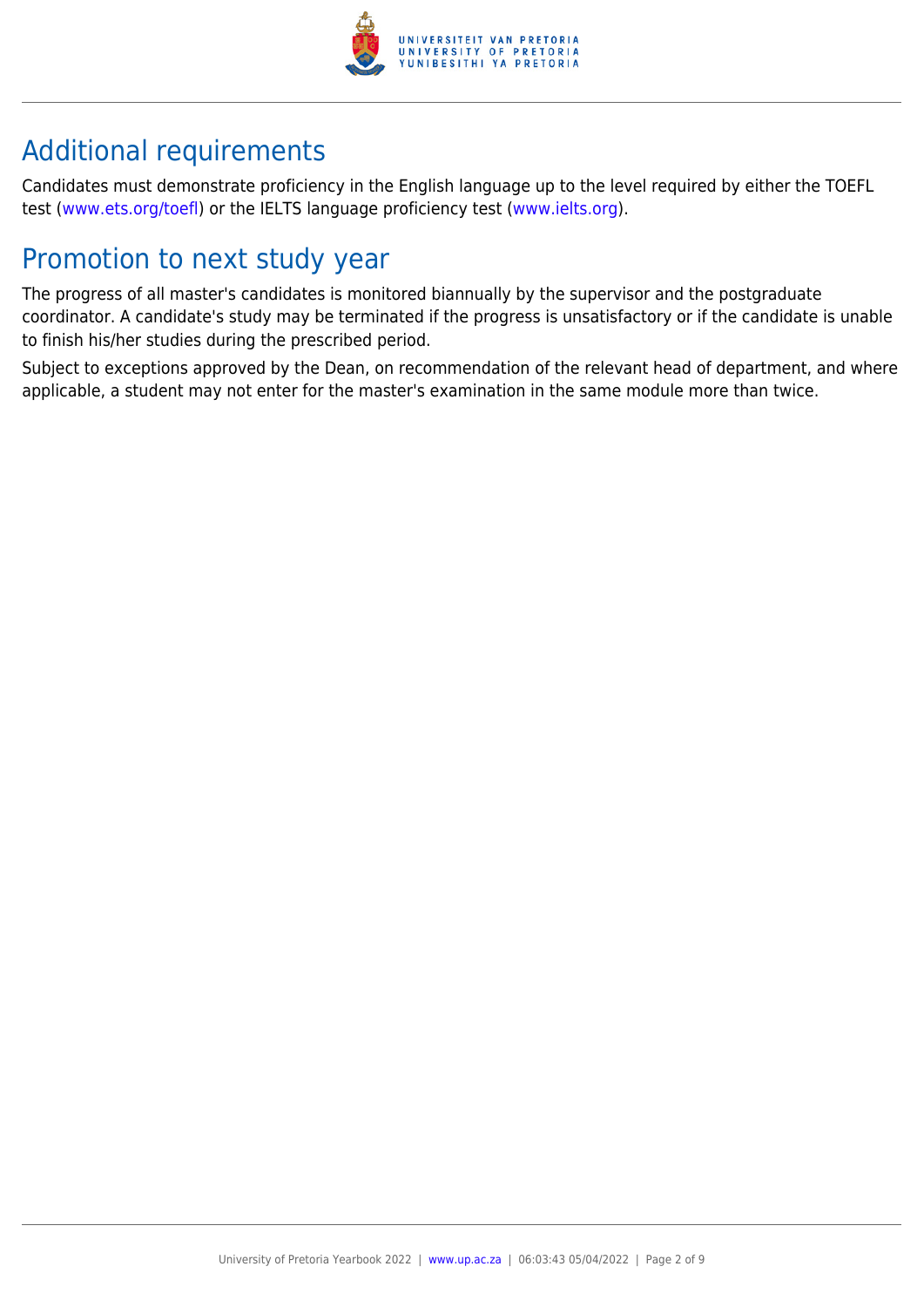

# Curriculum: Year 1

**Minimum credits: 180**

# **Core modules**

# **Boundary layer meteorology 811 (AQM 811)**

| <b>Module credits</b>         | 15.00                                    |
|-------------------------------|------------------------------------------|
| <b>NQF Level</b>              | 09                                       |
| <b>Prerequisites</b>          | No prerequisites.                        |
| <b>Contact time</b>           | 1 lecture per week                       |
| <b>Language of tuition</b>    | Module is presented in English           |
| <b>Department</b>             | Geography Geoinformatics and Meteorology |
| <b>Period of presentation</b> | Year                                     |

#### **Module content**

Introduction to global circulation and South African weather and climate. Mathematical functions and atmospheric balance laws. Stability and mixing heights. The atmospheric boundary layer over urban and rural areas. Turbulence. Earth's energy budget. Transfer and exchange of energy. Introduction to atmospheric and chemical dispersion modelling. Practical modelling of air pollution: Box models, Gausian puff or plume models, stochastic models, trajectory models.

# **Atmospheric chemistry 812 (AQM 812)**

| <b>Module credits</b>         | 15.00                                    |
|-------------------------------|------------------------------------------|
| <b>NQF Level</b>              | 09                                       |
| <b>Prerequisites</b>          | No prerequisites.                        |
| <b>Contact time</b>           | 1 lecture per week                       |
| <b>Language of tuition</b>    | Module is presented in English           |
| <b>Department</b>             | Geography Geoinformatics and Meteorology |
| <b>Period of presentation</b> | Year                                     |

#### **Module content**

The history of atmospheric pollution. Cycles of matter and atmospheric transformations. Gaseous inorganic pollutants. Gas phase organic pollutants. Particulates. The chemistry of atmospheric environmental problems, including acid rain; global warming; ozone depletion; persistant organic pollutants; and photochemical smog. Atmospheric monitoring: sampling methods; sampling strategies; and analytical techniques.

# **Atmospheric thermodynamics 813 (AQM 813)**

| <b>Module credits</b> | 15.00             |
|-----------------------|-------------------|
| <b>NQF Level</b>      | 09                |
| <b>Prerequisites</b>  | No prerequisites. |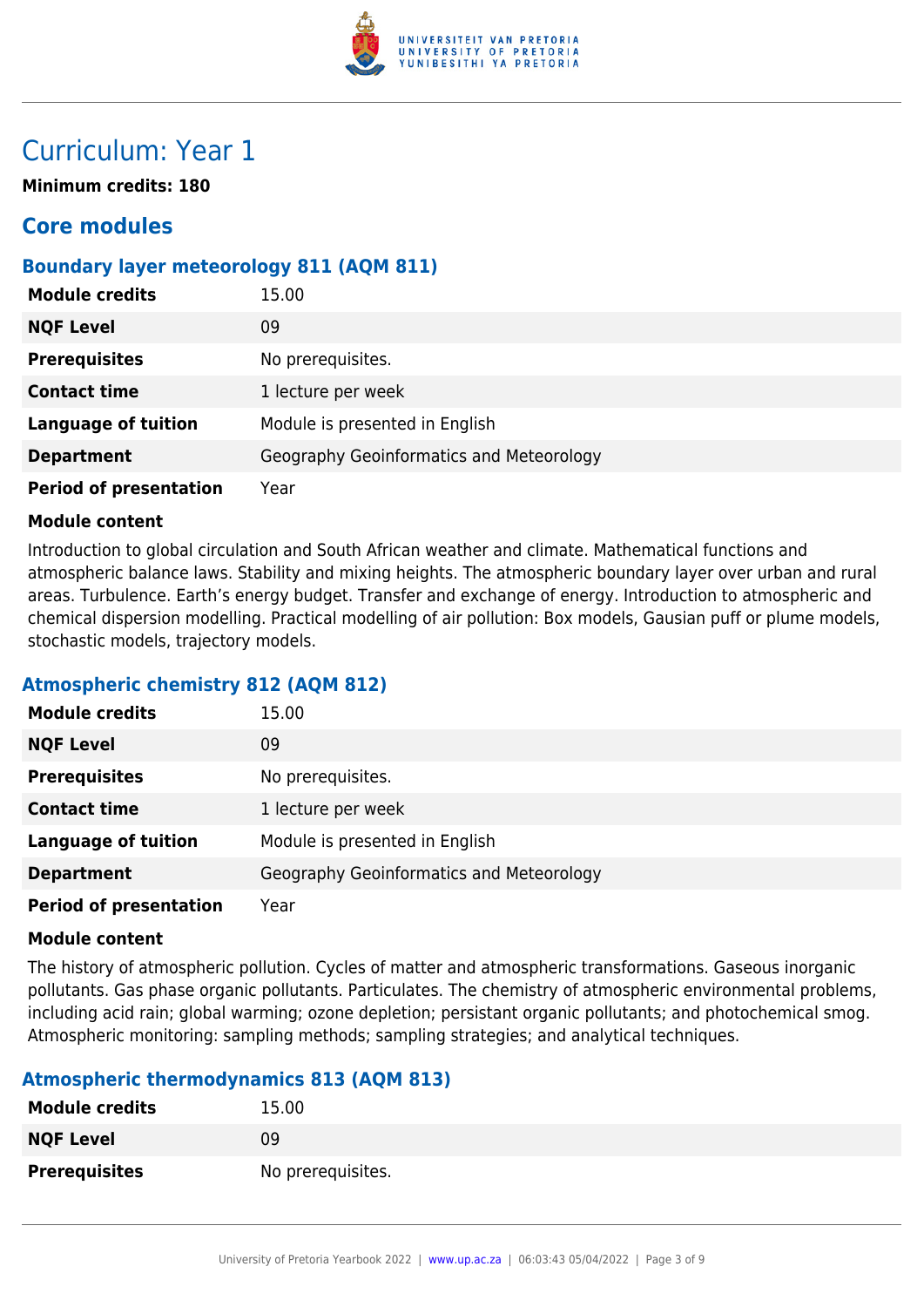

| <b>Contact time</b>           | 1 lecture per week                       |
|-------------------------------|------------------------------------------|
| Language of tuition           | Module is presented in English           |
| <b>Department</b>             | Geography Geoinformatics and Meteorology |
| <b>Period of presentation</b> | Year                                     |

Gas laws. Virtual temperature. The hydrostatic and hypsometric equations. Dry adiabatic processes. The first law of thermodynamics. Latent heat. Stabilities and instabilities. Dry adiabatic temperature lapse rate. Potential temperature. Inversion layers. Atmospheric moisture and saturated-adiabatic processes. Vapour pressure. Saturation and condensation. Dew and frost point. Relative humidity. Saturated adiabatic temperature lapse rate. Cloud and rain formation. The second law of thermodynamics

### **Air pollution: society and environment 814 (AQM 814)**

| <b>Module credits</b>         | 15.00                                    |
|-------------------------------|------------------------------------------|
| <b>NQF Level</b>              | 09                                       |
| <b>Prerequisites</b>          | No prerequisites.                        |
| <b>Contact time</b>           | 1 lecture per week                       |
| <b>Language of tuition</b>    | Module is presented in English           |
| <b>Department</b>             | Geography Geoinformatics and Meteorology |
| <b>Period of presentation</b> | Year                                     |

#### **Module content**

International air quality criteria and standards. Ambient air quality and meteorological monitoring. Domestic pollution. Household fuel burning. Vehicle emissions. Toxicology and physiology. Industrial pollution. Emissions inventory and report sources. Air pollution and biomass. Air pollution control. Identification of alert air quality thresholds and associate information reporting, investigation and mitigation requirements. Renewable energy. Air pollution and climate. Practical experience.

### **Environmental paradigms 810 (ENV 810)**

| <b>Module credits</b>         | 15.00                                    |
|-------------------------------|------------------------------------------|
| <b>NQF Level</b>              | 09                                       |
| <b>Prerequisites</b>          | No prerequisites.                        |
| <b>Contact time</b>           | 5 discussion classes per week            |
| <b>Language of tuition</b>    | Module is presented in English           |
| <b>Department</b>             | Geography Geoinformatics and Meteorology |
| <b>Period of presentation</b> | Semester 1                               |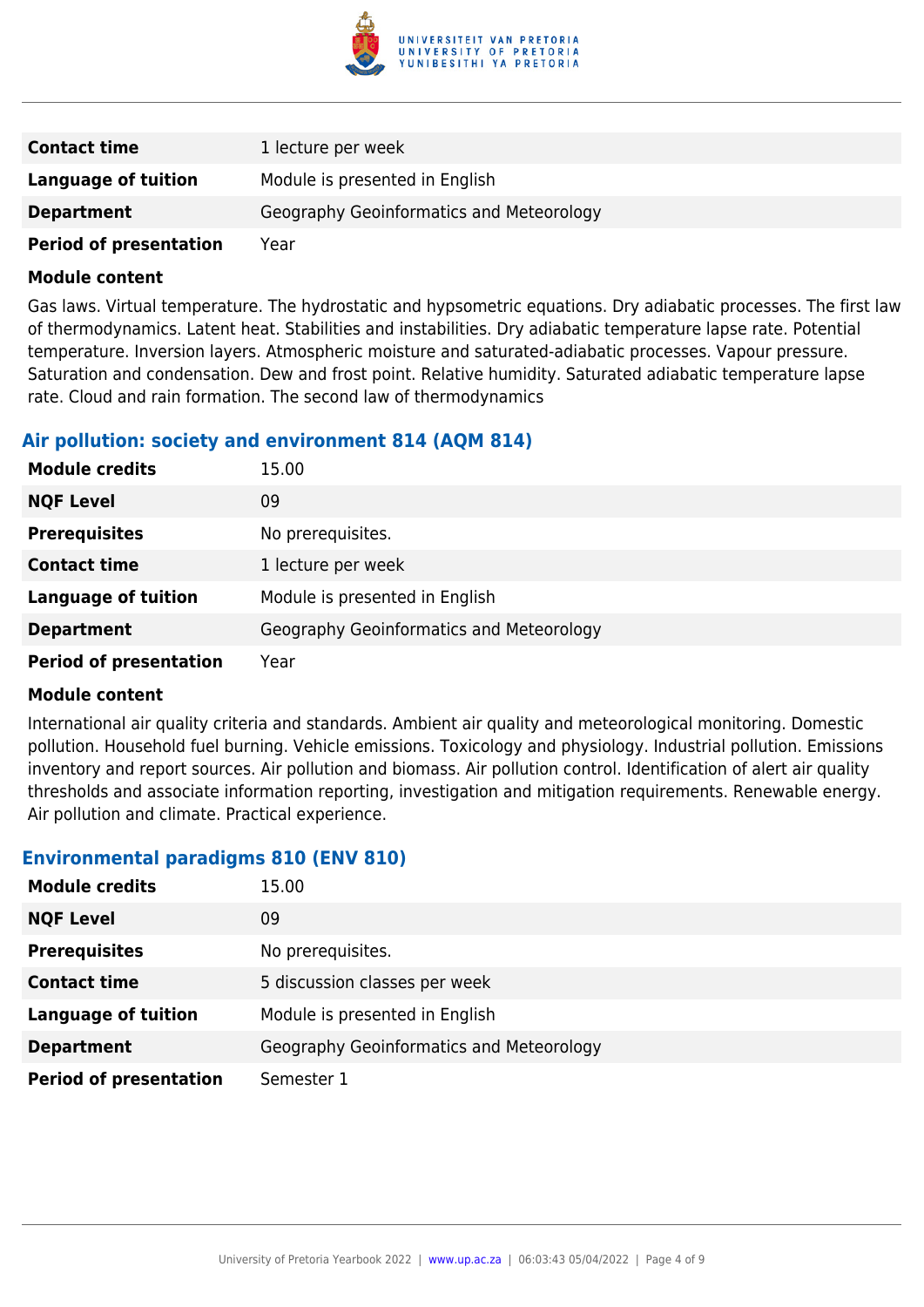

Environmental philosophy and ethics, environmental ecology, environment, society and development, environmental economics, environmental management, critical resources management: water utilisation, air quality control, land-use planning: soil characteristics, biodiversity planning, critical resource management: determinism vs co-evolutionary environmental frameworks, research methodology and practice.

# **Environmental law 816 (ENV 816)**

| 09<br><b>NQF Level</b>                                                                        |
|-----------------------------------------------------------------------------------------------|
| <b>Service modules</b><br>Faculty of Law                                                      |
| No prerequisites.<br><b>Prerequisites</b>                                                     |
| 1 lecture per week, 1 web-based period per week, 2 practicals per week<br><b>Contact time</b> |
| <b>Language of tuition</b><br>Module is presented in English                                  |
| Geography Geoinformatics and Meteorology<br><b>Department</b>                                 |
| <b>Period of presentation</b><br>Semester 1 or Semester 2                                     |

#### **Module content**

Legislation for sustainable development within the framework of international agreements, the different acts affecting water quality and water use, the SEMAs within the NEMA framework, the NEMA EIA regulations, legislation pertaining to hazardous substances, interaction between mining development and NEMA, energy law, strategic environmental legislation, marine and coastal management.

# **Mini-dissertation 891 (ENV 891)**

| <b>Module credits</b>         | 90.00                                    |
|-------------------------------|------------------------------------------|
| <b>NQF Level</b>              | 09                                       |
| <b>Prerequisites</b>          | No prerequisites.                        |
| <b>Language of tuition</b>    | Module is presented in English           |
| <b>Department</b>             | Geography Geoinformatics and Meteorology |
| <b>Period of presentation</b> | Year                                     |

#### **Module content**

The student needs to conduct a research project under the supervision of an academic member of staff associated with the Centre for Environmental Studies. This project needs to be of a sufficient quality to be publishable in the open scientific literature. The research report is examined as a manuscript for a suitable journal.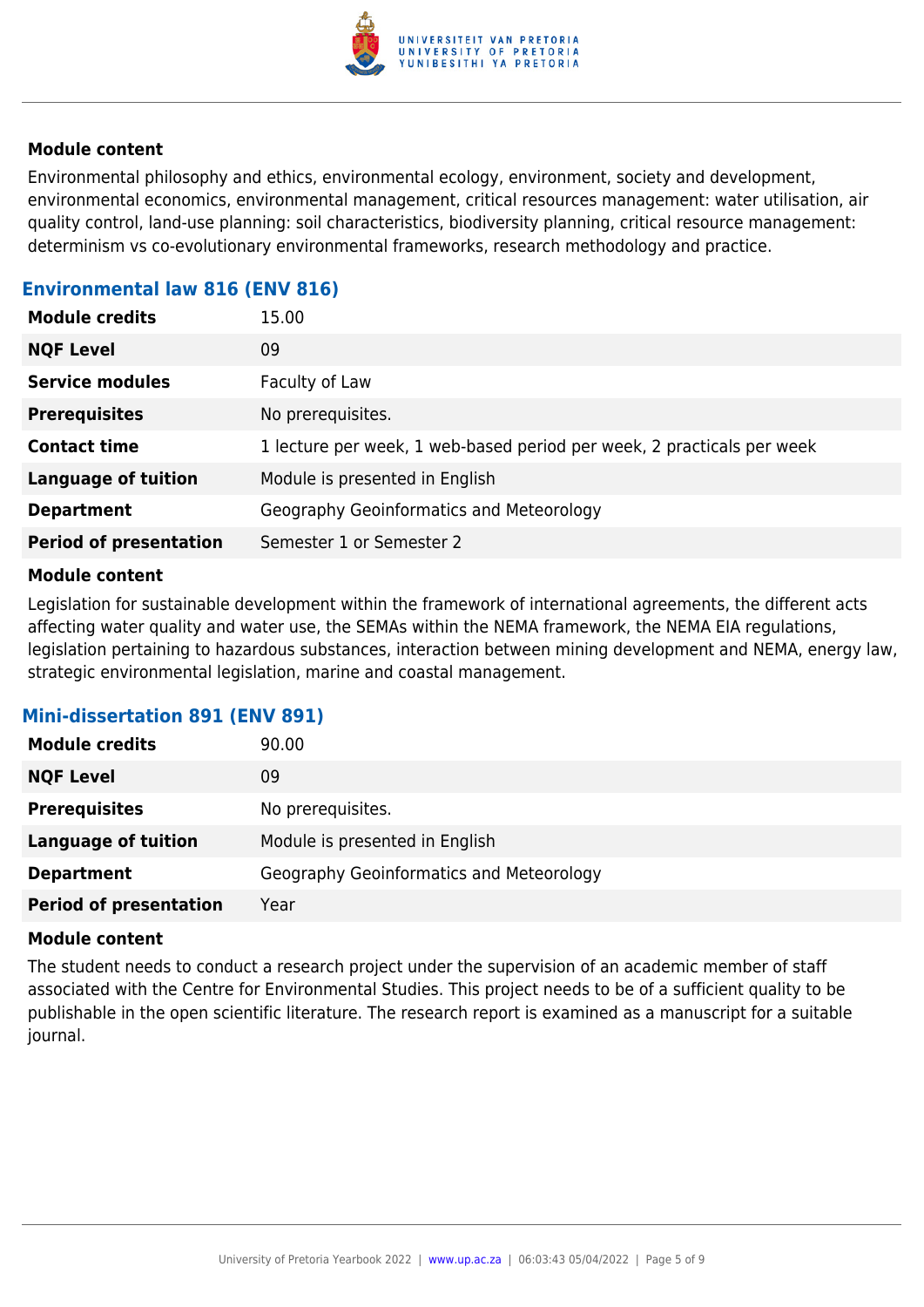

# Curriculum: Final year

**Minimum credits: 180**

# **Core modules**

# **Boundary layer meteorology 811 (AQM 811)**

| <b>Module credits</b>         | 15.00                                    |
|-------------------------------|------------------------------------------|
| <b>NQF Level</b>              | 09                                       |
| <b>Prerequisites</b>          | No prerequisites.                        |
| <b>Contact time</b>           | 1 lecture per week                       |
| <b>Language of tuition</b>    | Module is presented in English           |
| <b>Department</b>             | Geography Geoinformatics and Meteorology |
| <b>Period of presentation</b> | Year                                     |

### **Module content**

Introduction to global circulation and South African weather and climate. Mathematical functions and atmospheric balance laws. Stability and mixing heights. The atmospheric boundary layer over urban and rural areas. Turbulence. Earth's energy budget. Transfer and exchange of energy. Introduction to atmospheric and chemical dispersion modelling. Practical modelling of air pollution: Box models, Gausian puff or plume models, stochastic models, trajectory models.

# **Atmospheric chemistry 812 (AQM 812)**

| <b>Module credits</b>         | 15.00                                    |
|-------------------------------|------------------------------------------|
| <b>NQF Level</b>              | 09                                       |
| <b>Prerequisites</b>          | No prerequisites.                        |
| <b>Contact time</b>           | 1 lecture per week                       |
| <b>Language of tuition</b>    | Module is presented in English           |
| <b>Department</b>             | Geography Geoinformatics and Meteorology |
| <b>Period of presentation</b> | Year                                     |

### **Module content**

The history of atmospheric pollution. Cycles of matter and atmospheric transformations. Gaseous inorganic pollutants. Gas phase organic pollutants. Particulates. The chemistry of atmospheric environmental problems, including acid rain; global warming; ozone depletion; persistant organic pollutants; and photochemical smog. Atmospheric monitoring: sampling methods; sampling strategies; and analytical techniques.

# **Atmospheric thermodynamics 813 (AQM 813)**

| <b>Module credits</b> | 15.00             |
|-----------------------|-------------------|
| <b>NQF Level</b>      | 09                |
| <b>Prerequisites</b>  | No prerequisites. |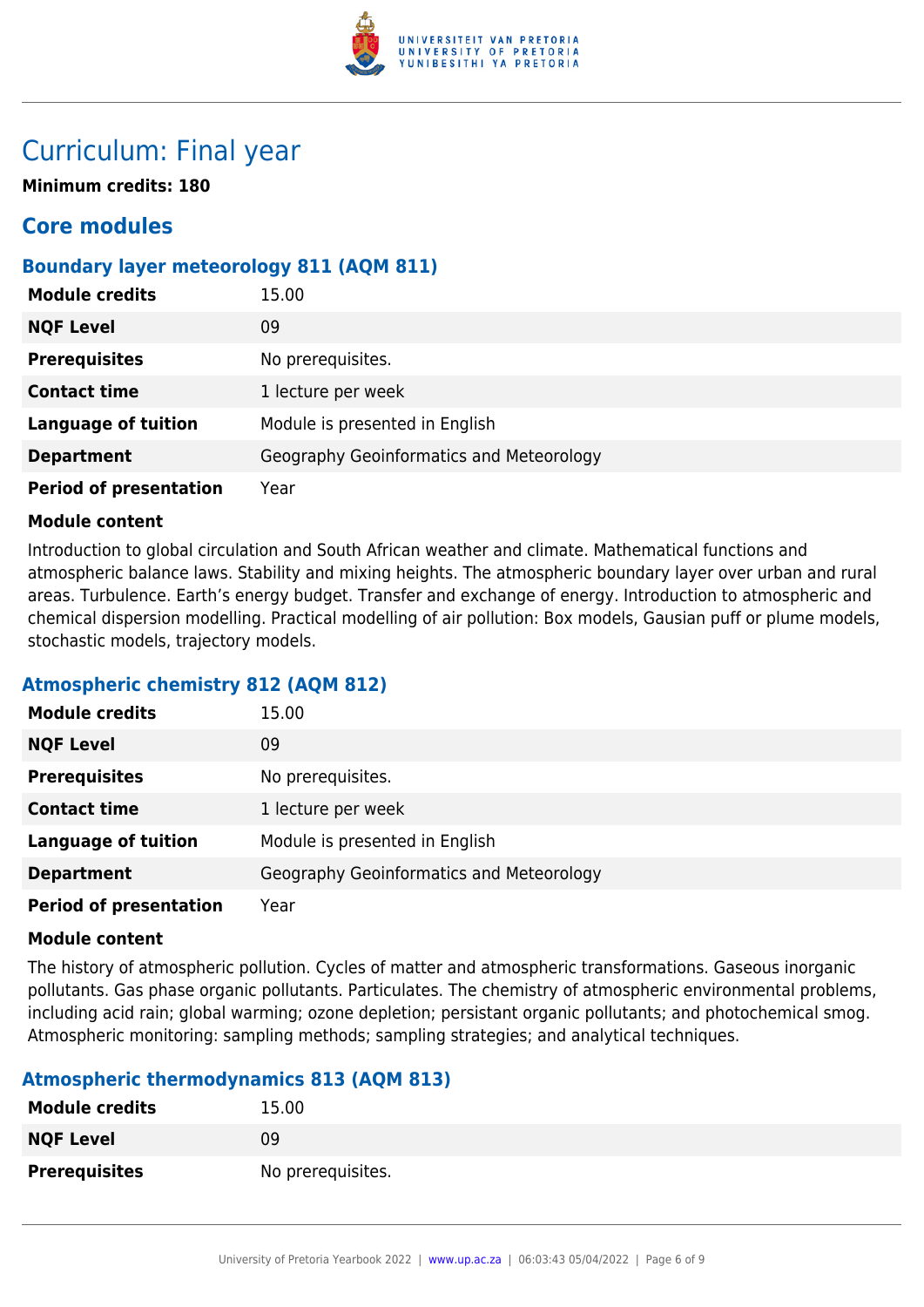

| <b>Contact time</b>           | 1 lecture per week                       |
|-------------------------------|------------------------------------------|
| Language of tuition           | Module is presented in English           |
| <b>Department</b>             | Geography Geoinformatics and Meteorology |
| <b>Period of presentation</b> | Year                                     |

Gas laws. Virtual temperature. The hydrostatic and hypsometric equations. Dry adiabatic processes. The first law of thermodynamics. Latent heat. Stabilities and instabilities. Dry adiabatic temperature lapse rate. Potential temperature. Inversion layers. Atmospheric moisture and saturated-adiabatic processes. Vapour pressure. Saturation and condensation. Dew and frost point. Relative humidity. Saturated adiabatic temperature lapse rate. Cloud and rain formation. The second law of thermodynamics

### **Air pollution: society and environment 814 (AQM 814)**

| <b>Module credits</b>         | 15.00                                    |
|-------------------------------|------------------------------------------|
| <b>NQF Level</b>              | 09                                       |
| <b>Prerequisites</b>          | No prerequisites.                        |
| <b>Contact time</b>           | 1 lecture per week                       |
| <b>Language of tuition</b>    | Module is presented in English           |
| <b>Department</b>             | Geography Geoinformatics and Meteorology |
| <b>Period of presentation</b> | Year                                     |

#### **Module content**

International air quality criteria and standards. Ambient air quality and meteorological monitoring. Domestic pollution. Household fuel burning. Vehicle emissions. Toxicology and physiology. Industrial pollution. Emissions inventory and report sources. Air pollution and biomass. Air pollution control. Identification of alert air quality thresholds and associate information reporting, investigation and mitigation requirements. Renewable energy. Air pollution and climate. Practical experience.

### **Environmental paradigms 810 (ENV 810)**

| <b>Module credits</b>         | 15.00                                    |
|-------------------------------|------------------------------------------|
| <b>NQF Level</b>              | 09                                       |
| <b>Prerequisites</b>          | No prerequisites.                        |
| <b>Contact time</b>           | 5 discussion classes per week            |
| <b>Language of tuition</b>    | Module is presented in English           |
| <b>Department</b>             | Geography Geoinformatics and Meteorology |
| <b>Period of presentation</b> | Semester 1                               |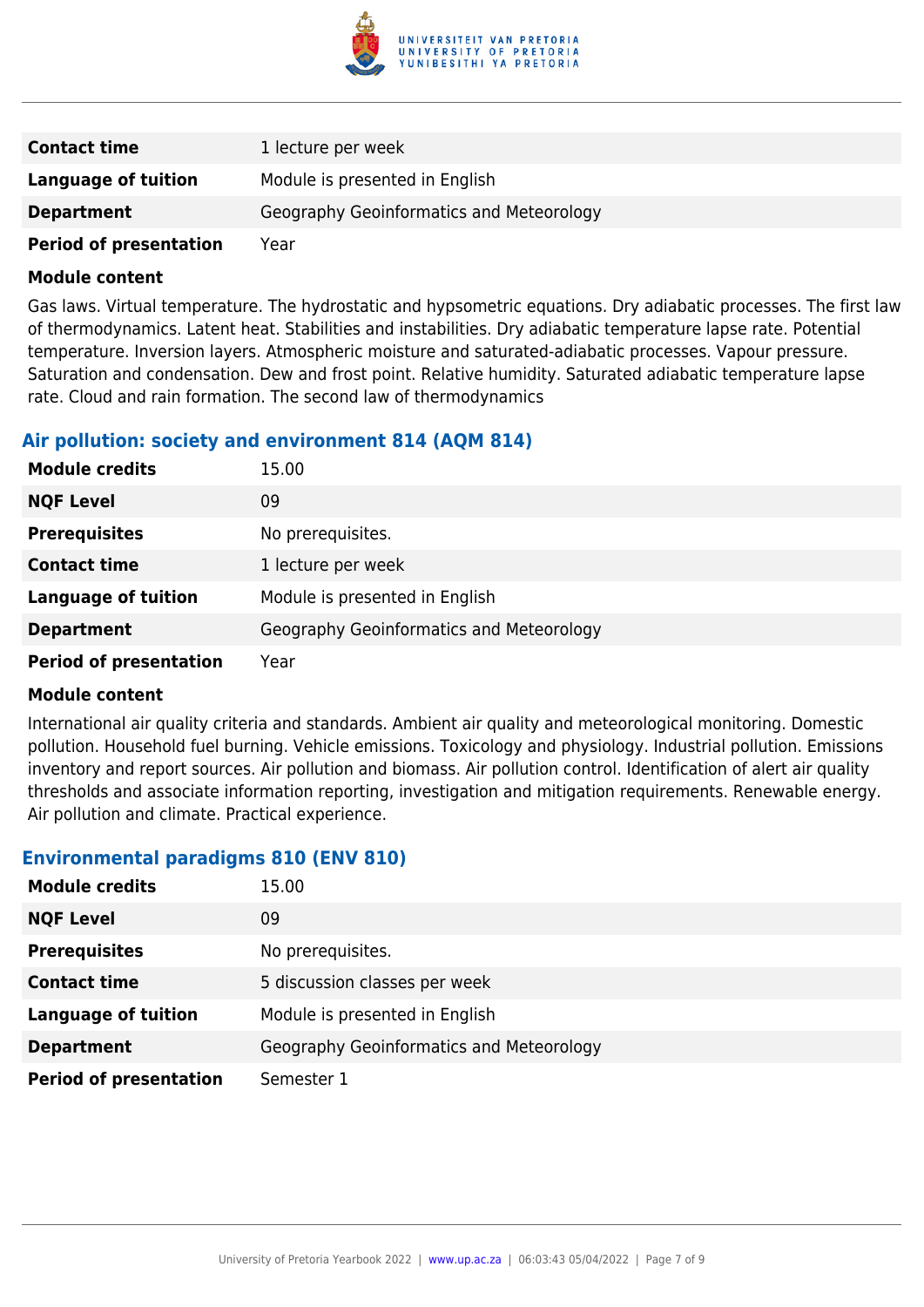

Environmental philosophy and ethics, environmental ecology, environment, society and development, environmental economics, environmental management, critical resources management: water utilisation, air quality control, land-use planning: soil characteristics, biodiversity planning, critical resource management: determinism vs co-evolutionary environmental frameworks, research methodology and practice.

# **Environmental law 816 (ENV 816)**

| 09<br><b>NQF Level</b><br><b>Service modules</b><br>Faculty of Law<br>No prerequisites.<br><b>Prerequisites</b> |
|-----------------------------------------------------------------------------------------------------------------|
|                                                                                                                 |
|                                                                                                                 |
|                                                                                                                 |
| 1 lecture per week, 1 web-based period per week, 2 practicals per week<br><b>Contact time</b>                   |
| <b>Language of tuition</b><br>Module is presented in English                                                    |
| Geography Geoinformatics and Meteorology<br><b>Department</b>                                                   |
| <b>Period of presentation</b><br>Semester 1 or Semester 2                                                       |

#### **Module content**

Legislation for sustainable development within the framework of international agreements, the different acts affecting water quality and water use, the SEMAs within the NEMA framework, the NEMA EIA regulations, legislation pertaining to hazardous substances, interaction between mining development and NEMA, energy law, strategic environmental legislation, marine and coastal management.

# **Mini-dissertation 891 (ENV 891)**

| <b>Module credits</b>         | 90.00                                    |
|-------------------------------|------------------------------------------|
| <b>NQF Level</b>              | 09                                       |
| <b>Prerequisites</b>          | No prerequisites.                        |
| <b>Language of tuition</b>    | Module is presented in English           |
| <b>Department</b>             | Geography Geoinformatics and Meteorology |
| <b>Period of presentation</b> | Year                                     |

#### **Module content**

The student needs to conduct a research project under the supervision of an academic member of staff associated with the Centre for Environmental Studies. This project needs to be of a sufficient quality to be publishable in the open scientific literature. The research report is examined as a manuscript for a suitable journal.

The regulations and rules for the degrees published here are subject to change and may be amended after the publication of this information.